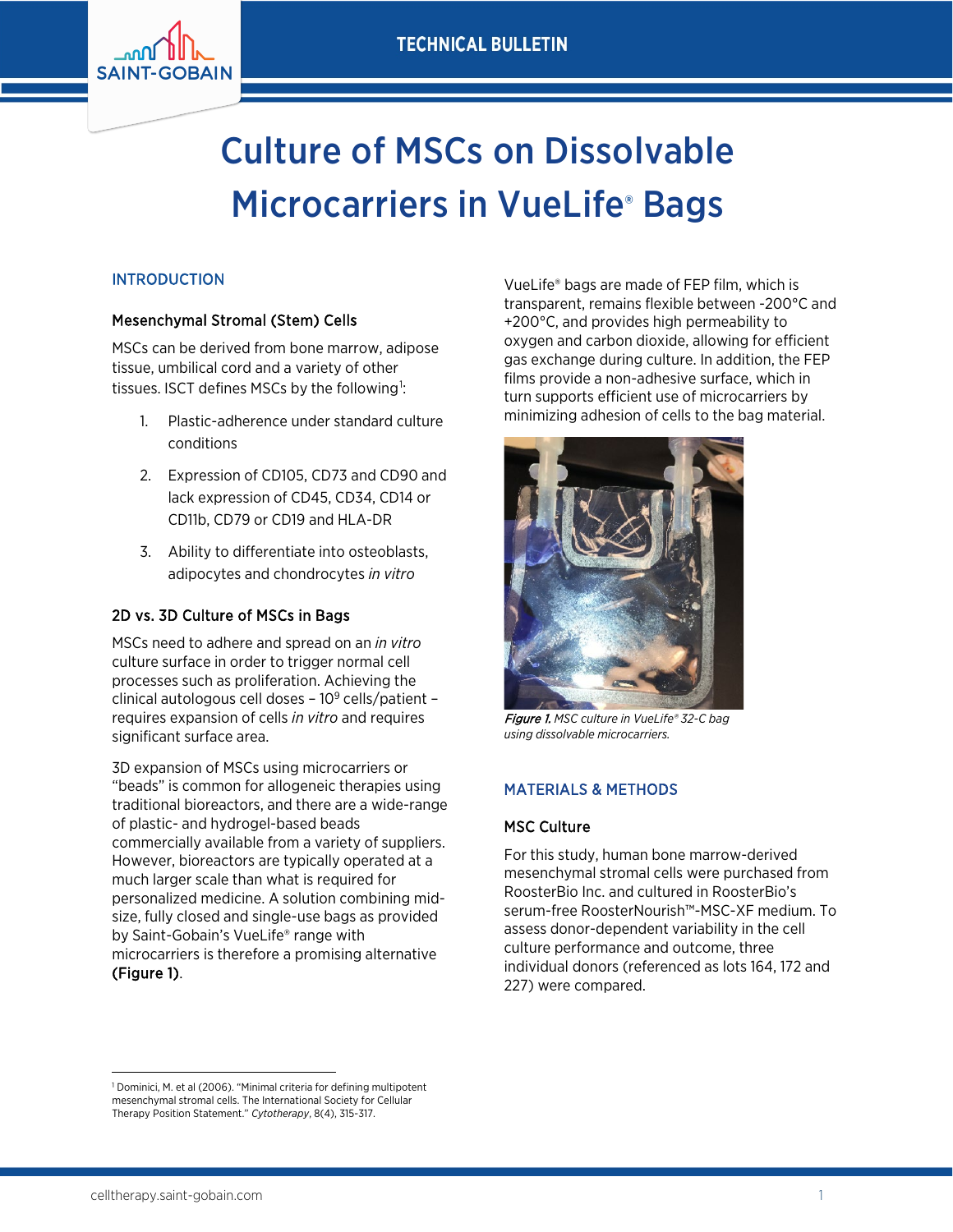To generate cells for microcarrier cultures, MSCs were thawed and cultured in T175-flasks in RoosterNourish™-MSC-XF medium at 37°C and 5%  $CO<sub>2</sub>$ , until cells were in the log expansion phase. To harvest, cells were washed once with DPBS and then incubated with TrypLE™ Select Enzyme (10X) for 8 minutes. Following cell dissociation, cells were centrifuged at 200 x g for 5 minutes and then re-suspended in RoosterNourish™-MSC-XF medium.

## Microcarrier Cell Culture Protocol

Corning® offers Synthemax™ II-coated dissolvable microcarriers, which provide a convenient alternative to conventional carriers that require enzymatic release of the cells for harvest. The microcarriers are comprised of polygalacturonic acid (PGA) polymer chains cross-linked via calcium ions.

The microcarriers are dissolved using a soluton of EDTA and pectinase for 10 to 20 minutes. The narrow size distribution (1.02-1.03  $g/cm^3$  density, 200-300 µm diameter when fully hydrated) and large surface area (5000  $\text{cm}^2/\text{g}$ ) of the beads support homogenous cell culture. In addition, these dissolvable microcarriers are optically clear, which is a benefit for visualizing cell morphology, attachment and detachment to support process development and quality control for cell manufacturing.

#### Hydration of Dissolvable Microcarriers

Corning's dissolvable microcarriers are supplied as a sterile, dry powder and must be hydrated prior to use. To hydrate microcarriers for use in a VueLife® 32-C bag, 0.03 g of dissolvable microcarriers were aseptically transferred using a smartSpatula® to a sterile conical tube, and rehydrated in sterile water (UltraPure™ DNase/RNase-Free Distilled Water). The quantities of microcarriers and liquids used to fill a 32-C bag are listed in Table 1.

| <b>Beads</b>      | Water for<br>hydration | <b>Total</b><br>media<br>volume | <b>Surface</b><br>area | Cell seeding<br>concentration      |
|-------------------|------------------------|---------------------------------|------------------------|------------------------------------|
| 0.03 <sub>q</sub> | 4.5 mL                 | 30 mL                           | $150 \text{ cm}^2$     | 4000-7500<br>cells/cm <sup>2</sup> |

Table 1. *Quantities of microcarriers and liquids used for VueLife® 32-C bag* 

The microcarriers were incubated for 10 min to allow complete hydration and then the water was removed from the settled microcarriers. A sample of the hydrated beads (100 µL) was transferred onto a microscope slide for visual inspection and confirmation of the completed hydration.

### Addition of Microcarriers to VueLife® 32-C Bags for 3D Culture and Cell Seeding

The hydrated microcarriers were resuspended in RoosterNourish™-MSC-XF medium prior to seeding into VueLife® 32-C bags. The microcarrier suspension was then transferred into the bag using a sterile syringe via the FLV port. To allow for equilibration of culture medium, the bag was incubated in a cell culture incubator for 30 min. During this step, MSCs were harvested from T flasks as described above and seeded into VueLife® bags in fresh medium, bringing the total volume to 32 mL per bag.

#### Cell Attachment Phase

After the addition of cells to the VueLife® 32-C bag and removal of air bubbles via syringe, the culture was mixed manually by tilting the bag back and forth several times. Next, the culture was incubated in static phase (0 rpm) for 1 hour. This process was repeated for a total of 3 cycles times followed by incubation in static conditions overnight. Cell attachment was monitored the next day via optical microscopy, and dynamic cell culture was initiated for cell expansion.

#### Cell Expansion Phase

Following the cell attachment phase, the microcarrier culture was mixed continuously at 16 rpm. During the cell expansion phase, the mixing speed was increased daily in an attempt to minimize microcarrier aggregation. The mixing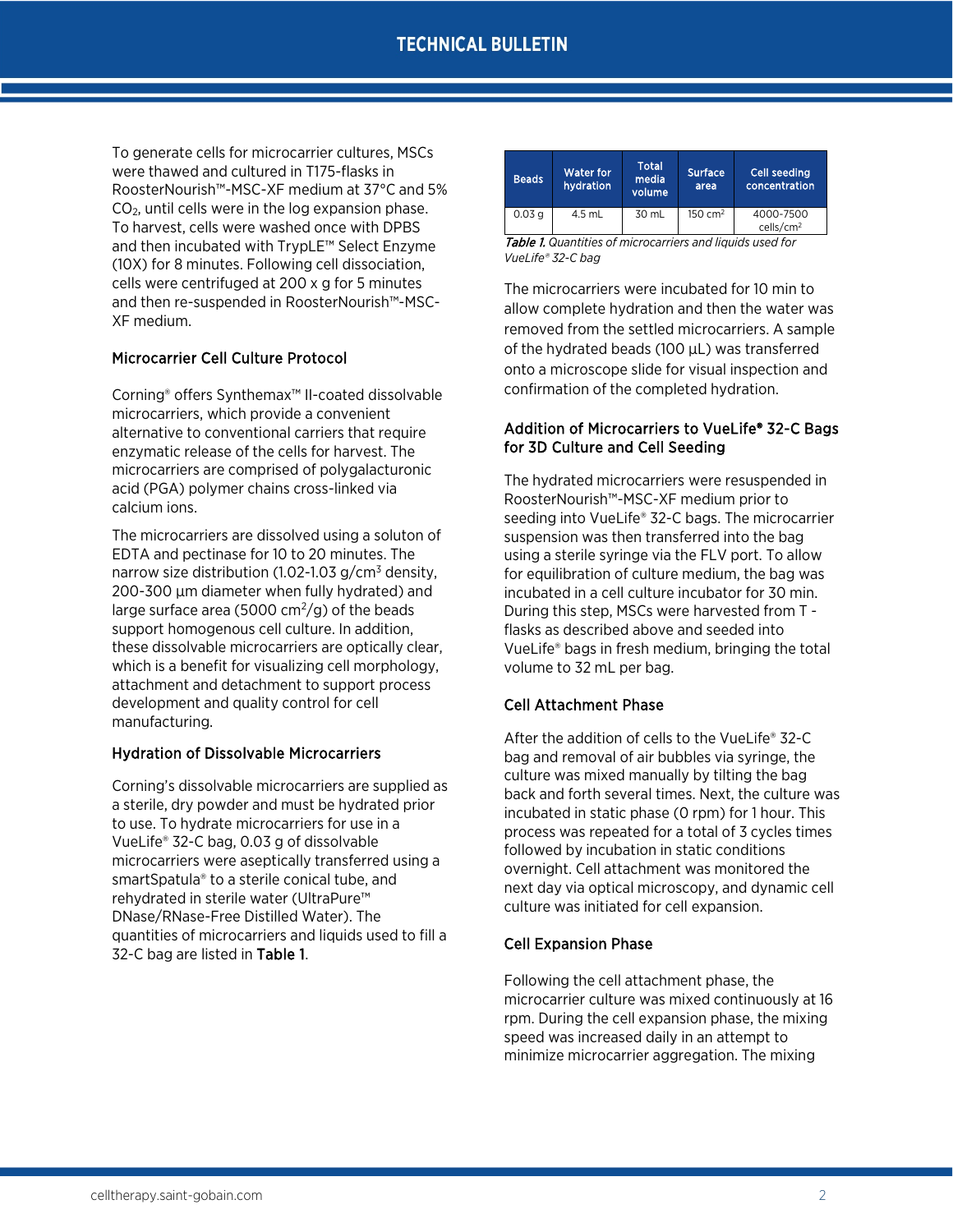speed was increased as follows: 16 rpm (following cell attachment), 16 rpm (day 1), 22 rpm (day 2), 27 rpm (day 3), 32 rpm (days 4- end of culture). Half-volume media exchanges were performed on day 3 and day 5 of culture.

To exchange the media, the microcarriers were allowed to settle in the VueLife® 32-C bag for several minutes. Next, half spent media was removed and fresh medium was added. The bag was then returned to the orbital shaker in the cell culture incubator.

#### Cell Harvest

Cells were harvested from the dissolvable microcarriers using the procedure recommended by Corning®. First, a harvest solution was prepared per the manufacturer's recommendations in order to fully dissolve the microcarriers and release the attached cells. The recommended harvest solution for MSCs is: 100 U/mL pectinase, 10 mM EDTA, 5X TryPLE™ Select diluted in DPBS. The harvest solution was filter-sterilized and pre-warmed to 37°C prior to use.

Microcarrier dissolution during cell harvest



Figure 2. *Dissolution of Corning® dissolvable microcarriers during cell harvest.* 

The bag was removed from the 3D orbital shaker, placed in an upright position in the biosafety cabinet and allowed to rest for 3 minutes in order to allow the microcarriers to settle. Then, the spent media was removed via a sterile syringe and the microcarriers were washed with 25 mL of DPBS. The microcarriers were allowed to settle after the addition of DPBS, and the supernatant was removed.

To dissolve the microcarriers, 7.5 mL of harvest solution was added to the VueLife® 32-C bag, and the bag was incubated on a stir platform for 5 minutes at 32 rpm. Once a single-cell suspension was confirmed via optical microscopy (Figure 2), the cells were harvested into a 50 ml conical tube, and the bag was washed a final time with 10 ml of fresh medium or PBS. The harvested cells were centrifuged at 200 x g for 5 minutes and then resuspended in fresh medium for cell counting and further processing.

## Cell Characterization

Cell viability and cell number was assessed using the Vi-CELL™ XR Cell Viability Analyzer (Beckman Coulter, Inc.). This system utilizes the Trypan Blue dye exclusion method for quantification of viable cells in the measured cell population.

#### MSC Characterization by Flow Cytometry

Expression of hallmark MSC surface markers CD73, CD90 and CD105, as well as absence of expression of CD14, CD20, CD34 and CD45 were confirmed by flow cytometry using Miltenyi Biotec's MSC Phenotyping Kit (#130-095-198). Cell viability was assessed using the Fixable Viability Stain FVS510 (BD Biosciences, #564406).

#### MSC Tri-lineage Differentiation Assay

Tri-lineage differentiation capacity of the MSCs used in this study was confirmed using Miltenyi Biotec's StemMACSTM AdipoDiff and OsteoDiff media for adipogenic and osteogenic differentiation, and Gibco's StemPro® Chondrogenesis Differentiation Kit. All kits were used following the manufacturers' recommendations.

#### Optical Microscopy

Changes in cell morphology and the optical appearance of the cultured cell population was assessed using an inverted microscope, the Axio Observer 7 (Carl Zeiss, Inc.) equipped with Zen Pro 2.3 software.